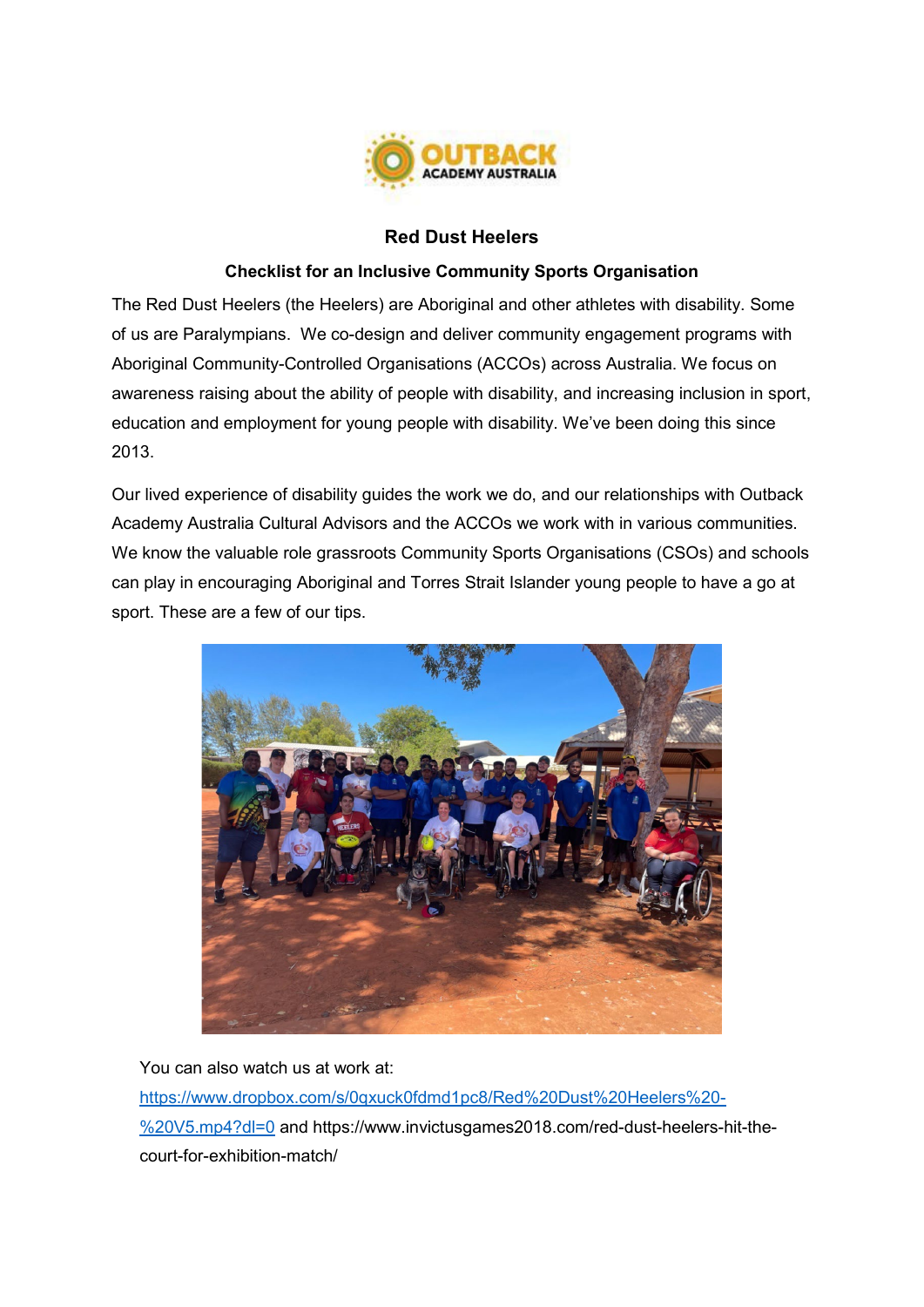## **Our Tips for Creating a Welcoming and Inclusive CSO environment.**

- 1. Be courageous. You may make mistakes. Be prepared to listen and learn
- 2. Remember Aboriginal and Torres Strait Islander people come from different cultural, family backgrounds, and life experiences – avoid making assumptions
- 3. Reach out to local Aboriginal Community-Controlled Organisations (ACCOs), for support. ACCOs may have staff whose role is to support healthy lifestyles, youth, cultural education, social connections, and NDIS. They may be able to support the education journey for your CSO and connect you to community members
- 4. Remember, disability is viewed differently within different cultural groups, and even families. The word disability may not be used at all – avoid assumptions
- 5. Focus on the person, not the disability, their interests and goals with sport and other areas of their life, and how the CSO may be able to support
- 6. Make sure new members have the gear they need, equipment, and support to travel to training and competition– this may be a challenge for some families. Do this discretely for all Club members
- 7. Always follow through. Aboriginal people have often experienced promises without follow through. Don't commit to something you cannot follow through on
- 8. Coaches and others should avoid *shaming* language and behaviours such as yelling, punishment and negative criticism. Positive and accurate feedback is more inclusive
- 9. Remember the lived experience for many Aboriginal people in towns and missions was exclusion and judgment, so shame is a very real fear
- 10. Have the two flags, Aboriginal and Torres Strait Islander flags displayed at sport venues. We travel with both
- 11. Celebrate Reconciliation Week and NAIDOC Week in your Club. There are many ways you can do this. You'll also find useful information at <https://www.reconciliation.org.au/national-reconciliation-week/> and https://www.naidoc.org.au/
- 12. On International Day of People with Disability and other special events arrange a Welcome to Country (an Elder from Country) or an Acknowledgement of Country (can be done by an Elder who is off-Country and/or Senior Person at the Club before starting the event)